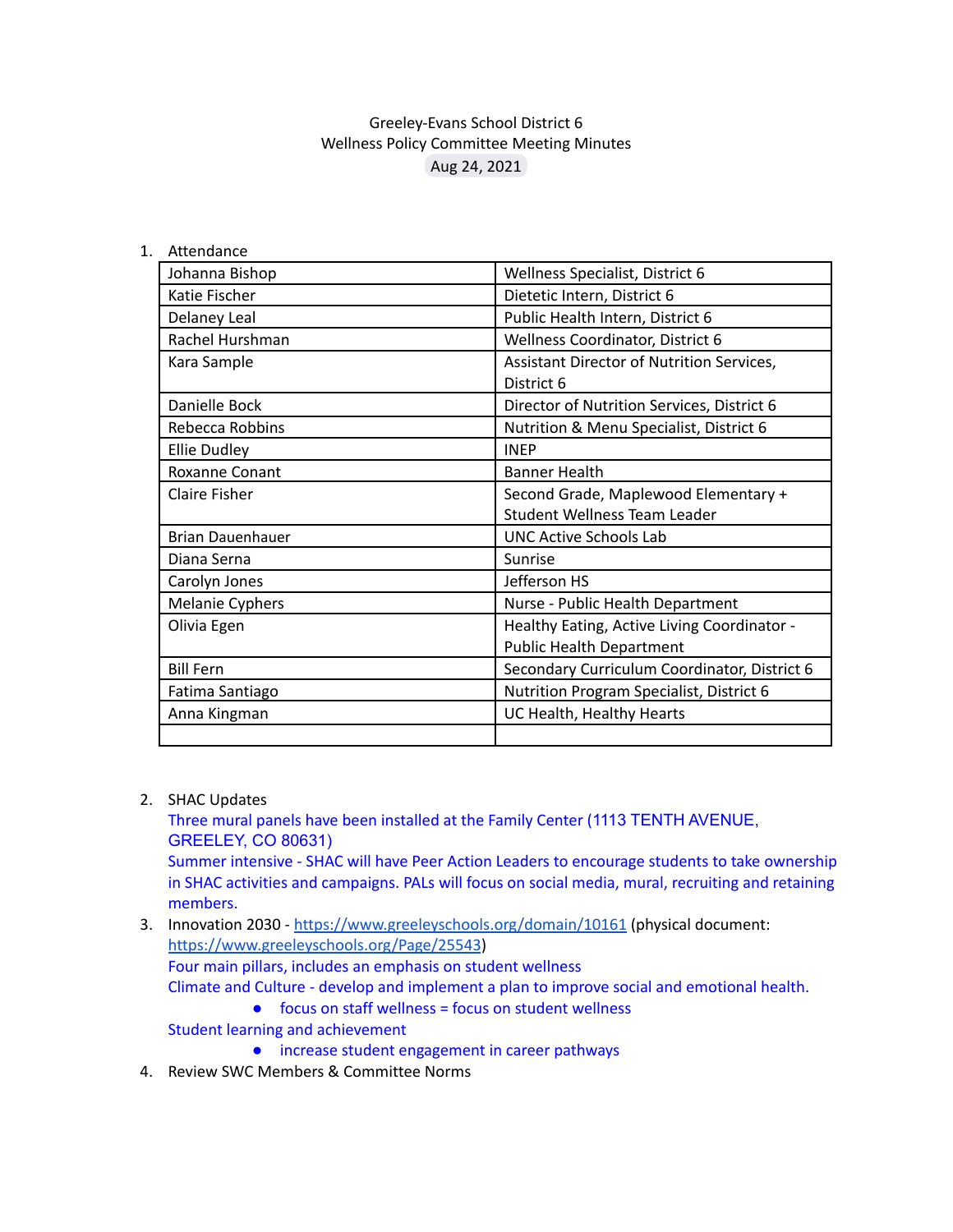Why is student wellness important? Impact on future generations, introduce new habits and norms. Healthy students can learn better than ones that are hungry, anxious, sick etc.. Partnerships are the foundation for the work of the SWC. Wellness policy and committee connected to feeding the kids. SWTL and SWC Action Teams make the goals happen

- 5. Action Team Updates
	- a. School Environment & Curriculum

Continuing to focus on the Fresh Fruit and Vegetable Program and promoting it within the schools. Will continue to make more videos. They will reach out to older students to create videos for their peers.

Exploring how to support school gardens to encourage the use for learning about nutrition and sustainability. Will advertise them to get the word out.

b. Nutrition

Worksite wellness is offering family cooking classes and the action team will help promote it as a way of supporting nutrition education. Exploring ways to support Sports Concessions to encourage competitive options/ healthier options at high school sports. Partnering with the School Environment & Curriculum team on the Fresh Fruit and Vegetable Program support.

c. Physical Activity

In the spring, reassess goals based on new Smart Source data, with a focus on promoting physical activity at the high school level.

Focus on promoting and supporting Walk and Bike to School for October 6, and promote training/information in Spring for 2022 Walk and Bike to School Day. Promoting Shape America - Health moves minds, fundraising and social emotional learning into PE curriculum.

d. Mental Health

Supporting Sources of strength training in all middle and high schools - 2020 Working on new goals based on Innovation 2030 to include mental health ideas for students.

6. Diversity Action Team

The DAT shared a DEI self assessment to SWC members and received 16 responses. (For detailed results, contact jbishop4@greeleyschools.org.) Generally very high scores. As an activity, SWC members wrote down ideas for areas for the SWC to focus and continue to grow.

- 7. Brain Energizer
- 8. Supplemental Nutrition Needs

Some high school level students are still hungry after meals. Federal guidelines are strict and have calorie restriction ranges. Nutrition Services is exploring additional options, but is limited because there is no federal reimbursement for this. Considering when to offer? How to identify students who need it?

Weld Trust Fund has a grant related to food access that opens in September. - Will submit a letter of intent.

Snack drawer program was created this past year, but is more geared for mental health professionals in schools to connect to students and offer a snack during meetings to discuss deeper problems, including food insecurity.

- 9. Survey Year
	- a. Smart Source